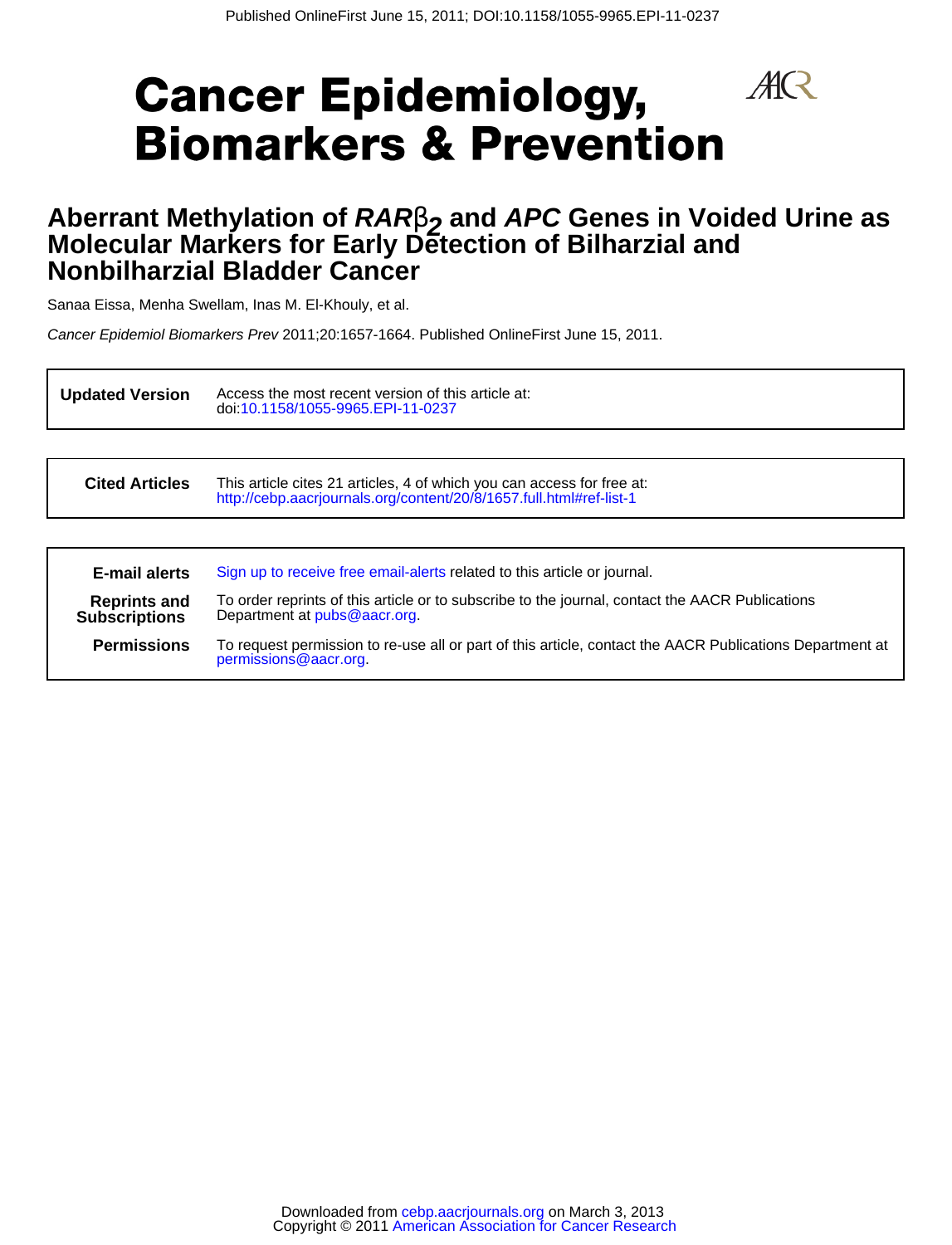Research Article

# Aberrant Methylation of  $RAR\beta_2$  and APC Genes in Voided Urine as Molecular Markers for Early Detection of Bilharzial and Nonbilharzial Bladder Cancer

Sanaa Eissa<sup>1</sup>, Menha Swellam<sup>5</sup>, Inas M. El-Khouly<sup>1</sup>, Samar K. Kassim<sup>1</sup>, Hanan Shehata<sup>1</sup>, Amal Mansour<sup>1</sup>, Mohamed Esmat<sup>2</sup>, Ahmed Ibrahim Nossier<sup>7</sup>, Mohamed A. Hamdy<sup>6</sup>, Nahla M. Awad<sup>3</sup>, and Omar El-Ahmady<sup>4</sup>

### Abstract

Background: Bladder cancer cells illustrate major disruptions in their DNA methylation patterns as compared with normal ones. Authors aimed to identify epigenetic molecular markers in urine for early detection of bladder cancer.

Materials and Methods: We retrospectively analyzed the methylation status of  $RAR\beta_2$  and APC genes in urine samples from 210 bladder cancer patients, 61 patients with benign urological diseases, and 49 healthy volunteers by using methylation-specific PCR.

**Results:** Methylated  $RAR\beta_2$  and APC were significantly higher in bladder cancer patients (62.8%, 59.5%) than benign (16.4%, 5%) but not detected in healthy volunteers (0%) at ( $P < 0.0001$ ). Both methylated genes showed no significant difference among clinicopathologic factors; however, they were detected in all grades and stages. Among the 128 patients with bilharzial bladder cancer, 94 (73.4%) showed methylated  $RAR\beta_2$  and 86 (67.2%) showed methylated APC. Homoplasmic methylation pattern of both genes were only detected in bilharzial bladder cancer cases. Both sensitivities and specificities of the methylated genes for bladder cancer detection were superior to urine cytology and when altogether combined, the sensitivities improved to (91.8%), (93.5%), (91.9%), and (80.9%) in detection of: bladder cancer, non-muscle invasive bladder cancer, low-grade tumors, and bilharzial associated bladder cancer, respectively.

Conclusion: Thus, methylated  $RAR\beta_2$  and  $APC$  genes might be valuable urinary molecular markers for early detection of bilharzial and nonbilharzial bladder cancer. Cancer Epidemiol Biomarkers Prev; 20(8); 1657–64. ©2011 AACR.

# Introduction

Bladder cancer is a global problem, the highest frequency of bladder cancer worldwide is observed in Egypt, this high incidence is believed to be due to endemic infestation by Schistosoma haematobium (1, 2).

The gold standard for bladder cancer detection remains to be cystoscopy. Not only this technique is invasive, but also 10% to 40% of malignancies may be

Corresponding Author: Sanaa Eissa, Oncology Diagnostic Unit, Medical Biochemistry Department, Faculty of Medicine, Ain Shams University, Cairo, Egypt. Phone: 002-02-685-8940; Fax: 002-02-685-9928; E-mail: dr\_sanaa\_eissa@yahoo.com

doi: 10.1158/1055-9965.EPI-11-0237

©2011 American Association for Cancer Research.

undetected by this procedure (3). Alternatively, urine cytology is known for its good specificity but poor sensitivity for early stages and low grades. An array of urine markers were evaluated to improve the diagnostic ability of urine cytology and, perhaps, to reduce the need for frequent cystoscopies during follow-up, especially in those with low-risk disease (4–11).

Promoter hypermethylation of CpG islands is strongly associated with tumor development and survival in bladder carcinogenesis (1). Several reports indicate that body fluids, including urine can be used for noninvasive detection of bladder cancer by hypermethylation of DNA (12, 13).

The aim of this study was to evaluate the usefulness of 2 methylated genes:  $RAR\beta_2$  and  $APC$  as urine markers to detect bladder cancer in urine sediments, especially those with bilharzial infestation in comparison to urine cytology.

Materials and Methods

#### Clinical samples

This study was approved by the Medical Ethical Committee of the Ain Shams University, Faculty of Medicine,

Authors' Affiliations: <sup>1</sup>Oncology Diagnostic Unit, Medical Biochemistry Department; <sup>2</sup>Urology Department; <sup>3</sup>Early Cancer Detection Unit, Faculty of Medicine; <sup>4</sup>Biochemistry Department, Faculty of Pharmacy, Ain Shams<br>University, Cairo; <sup>5</sup>Genetic Engineering and Biotechnology Division, Bio-<br> ment, Faculty of Pharmacy, Cairo University, Giza; and <sup>7</sup> Biochemistry<br>Department, Misr University for Science and Technology (MUST), 6th October, Egypt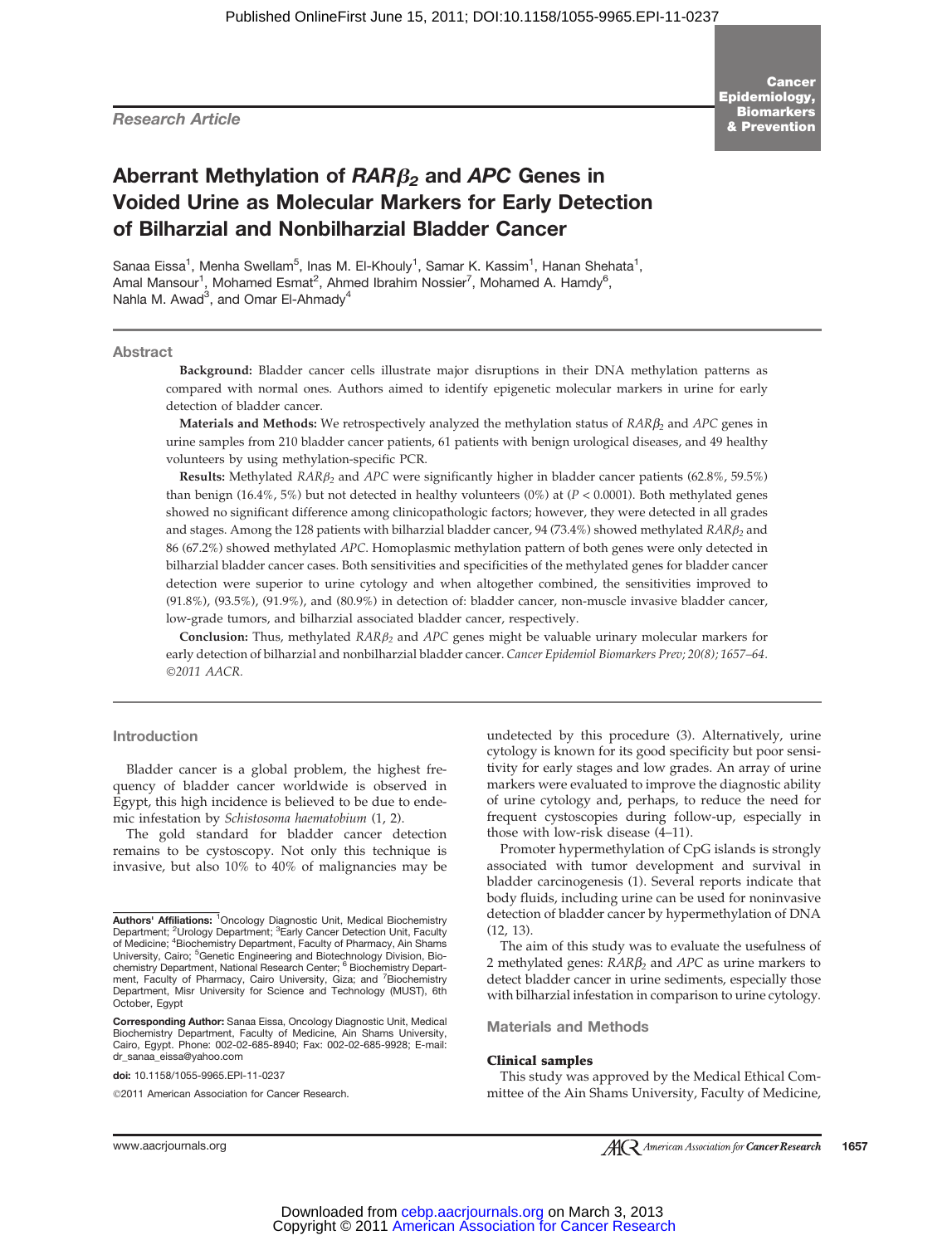and informed written consent to participate in the study was obtained from each participant ( $n = 320$ ) before being enrolled. Patients were admitted to Ain Shams Hospital suffering from urological symptoms from January 2007 to December 2009. After cystoscopy, based on histopathologic examination, 210 patients were diagnosed as bladder cancer (mean age, 60 years  $\pm$  11; range, 28–61 years) and 61were diagnosed as benign urological lesions (mean age, 55 years  $\pm$  16; range, 22–65 years). A group of 49 healthy volunteers (mean age, 50 years  $\pm$ 9.4; range, 25–55 years) were recruited from the hospital laboratory staff as controls. Of the malignant bladder cancer patients, 112 were diagnosed by histopathology as transitional cell carcinoma (TCC), 53 cases as squamous cell carcinoma (SCC), and 45 as adenocarcinoma. Tumor staging and grading were determined according to TNM and World Health Organization classification (14, 15).

# Collection of samples

Sera (5 mL) and voided urine (30–60 mL) samples were obtained from all individuals before they received any treatment and before they underwent surgery. Each urine sample was centrifuged and then the urinary sediment was washed with PBS. A portion of the pellet was used for cytological and microscopic examinations (16) and the other portion was treated with protease inhibitor cocktail (8) and stored at  $-80^{\circ}$ C for further processing to extract DNA to be used for detection of methylated APC and  $RARB<sub>2</sub>$ .

#### Detection of schistosomiasis antibodies in serum

The sera were used for detection of schistosomiasis antibodies by using the Cellognost Schistosomiasis H Kit (Dade Behring Marburg GmbH; ref. 17).

# Detection of methylated  $RAR\beta_2$  and APC genes

This was accomplished blindly in all samples malignant, benign, and control in 4 phases. In the first phase, DNA was extracted from urine pellets. In the second phase, DNA was treated by bisulfite. In the third phase, we amplified the gene by PCR. Finally, the fourth phase included detection of the PCR products.

DNA isolation from urine pellets. DNA extraction was done by using AllPrep DNA/RNA Micro kit (QIAGEN Ltd). DNA integrity was checked by 2% agarose electrophoresis and 2 samples with degraded DNA were discarded.

DNA modification. The bisulfite modification was done by using the EZ DNA Methylation Kit (Zymo Research) as follows: 130 µL CT conversion reagent was added to  $20 \mu L$  of purified DNA sample in a PCR tube. Then PCR tubes were placed in Hybaid Thermal Cycler (Thermo Electron) and temperature conditions were as follows:  $98^{\circ}$ C for 10 minutes;  $64^{\circ}$ C for 2.5 hours; and storage at  $4^{\circ}$ C overnight. Then the modified DNA was loaded into Zymo-Spin IC Column after addition of  $600 \mu L$  of M-binding buffer. After centrifugation at full speed for 30 seconds, the flow-through was discarded, and 100 µL of the M-wash buffer were added to the column and centrifuged at full speed for 30 seconds. Then 200 µL of M-desulfonation buffer were added to the column and incubated at room temperature for 20 minutes, followed by centrifugation at full speed for 30 seconds. Two hundred microliters of M-wash buffer were added twice to the column and after each time, centrifugation at high speed for 30 minutes was done. At the end of the procedure, DNA was eluted after the addition of 10  $\mu$ L elution buffer and stored at  $-20^{\circ}$ C for methylation-specific PCR (MSP).

MSP of  $RAR\beta_2$  and APC genes. MSP of  $RAR\beta_2$ . Amplification of the  $RAR\beta_2$  gene region of the modified DNA samples was first done by an outer PCR reaction by using external primers for  $RAR\beta_2$  gene (18). The amplified products of this PCR were used as DNA templates in the nested PCR. The reaction was conducted by using puReTaq Ready-To-Go PCR beads (GE Healthcare), in brief: a 635-bp region, encomposing 27 RAR $\beta_2$  CpG sites in the RAR $\beta_2$  regulatory region was amplified by using first primer set  $[RAR\beta_2]$  sense 5\-TTA AGT TTT GTG AGA ATT TTG-3\ and set  $RAR\beta_2$  antisense 5\-CCT ATA ATT AAT CCA AAT AAT-3\ (provided by Biolegio BV, Netherlands)] and 2 mL modified DNA with a down-step protocol in the Thermal Cycler (PCR Express, Hybrid) as follows: activation at 95°C for 5 minutes; then 35 cycles of denaturation at  $94^{\circ}$ C for 30 seconds; annealing at  $50^{\circ}$ C for 30 seconds; and extension at  $72^{\circ}$ C for 1 minute followed by final extension at 72 $\degree$ C for 5 minutes and hold at 4 $\degree$ C. The expected modified amplified DNA product was 404 to 425 bp. As control, 2 human MLH1 primers were used provided by Zymo Research [5'-GGA GTG AAG GAG GTT ACG GGT AAG T-3' (sense) and 5'-AAA AAC GAT AAA ACC CTA TAC CTA ATC TAT C-3' (antisense)], the expected amplified product was 182 bp. Then the PCR products obtained from the first PCR were reamplified by using 2 sets of nested primers provided by Biolegio BV. The first set of primer  $[5]$ TCG AGA ACG CGA GCG ATT CG-3' (sense) and 5'-GAC CAA TCC AAC CGA AAC GA-3' (antisense)] was specially designed to amplify initially methylated DNA at critical CpGs on  $RAR\beta_2$  gene, whereas the second primer [5′-TTG AGA ATG TGA GTG ATT TGA-3′ (sense) and 5'-AAC CAA TCC AAC CAA AAC AA-3' (antisense)] was used to amplify only initially unmethylated DNA at critical CpGs on  $RAR\beta_2$  gene. The PCR conditions for nested  $RAR\beta_2$  were as follows: activation at 95C for 5 minutes; then 35 cycles of denaturation at 94 $\degree$ C for 30 seconds; annealing at 60 $\degree$ C for 30 seconds; and extension at  $72^{\circ}$ C for 1 minute followed by final extension at 72 $^{\circ}$ C for 10 minutes and hold at 4 $^{\circ}$ C.

MSP of APC. The primer sequences designed for the promoters 1A spanned 7 CpGs and were provided by Biolegio BV. Primer sequences of unmethylated APC promoter 1A were 5'-GTG TTT TAT TGT GGA GTG TGG GTT-3' (sense) and 5'-CCA ATC AAC AAA CTC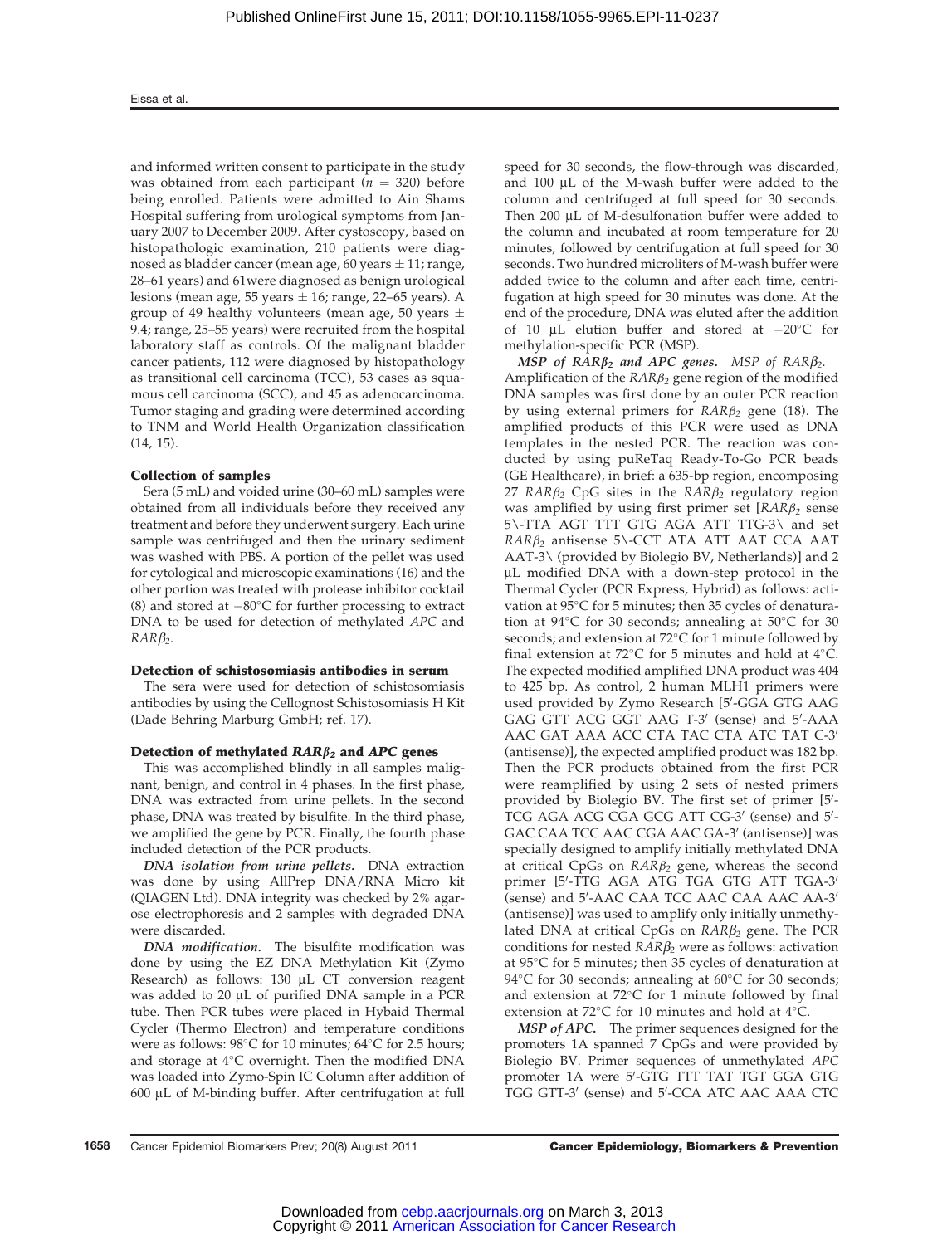Figure 1. MS-PCR product analysis of urinary  $RARB<sub>2</sub>$  and APC genes by agarose gel electrophoresis and ethidium bromide staining. A,  $RARB<sub>2</sub>$ positive bands for both unmethylated and methylated bands are shown at 146 bp. Lane (MW) molecular weight ladder standard marker (100–1,000 bp). Lanes 3–4 normal urine samples, lanes 9-10 benign urine samples. and lanes 1, 2, 5–8, 11–18 malignant urine samples. Each sample was represented by 2 successive lanes, one for unmethylated (U) band and the second for methylated (M) band. B, APC positive bands for methylated bands are shown at 98 bp. Lanes 1–2 benign urine samples, lanes 3–12 malignant urine samples. Each sample was represented by 2 successive lanes, one for unmethylated (U) band and the second for methylated (M) band.



 $CCA$  ACA A-3' (antisense), which amplify a 108-bp product; and for the methylated  $APC$ ,  $5'$ -TAT TGC GGA GTG CGG GTC-3' (sense) and 5'-TCG ACG AAC TCC CGA CGA-3' (antisense), which amplify a 98-bp product. The 5<sup>'</sup> position of the sense unmethylated and methylated primers corresponds to bp 696 and 702 of GenBank sequence no. U02509, respectively (19). PCR was done by using HotStarTaq Master Mix Kit (provided by QIAGEN) and done for 39 cycles consisting of denaturation at  $94^{\circ}$ C for 1 minute, annealing at  $54^{\circ}$ C for 1 minute, and extension at  $72^{\circ}$ C for 1 minute and hold at  $4^{\circ}$ C.

Detection of PCR products. Agarose gel electrophoresis (2%) was used to separate DNA fragments on the basis of size and visualized by ethidium bromide staining as previously described (20). The PCR products were compared with molecular weight marker (provided by Promega, GE Healthcare Bio-science, UK limited) by using Gel-pro (version 3.1; Media cybernetics) software.

Methylated and unmethylated  $RAR\beta_2$  appear as bands at 146 bp, respectively (Fig. 1A), whereas methylated and unmethylated APC appears as bands at 98 bp and 108 bp, respectively (Fig. 1B).

# Statistical analysis

Univariate analyses were done by using a  $\chi^2$  square test. Significant markers by univariate analysis were further tested by multivariate analysis using general linear model. Efficacies of investigated markers were calculated according to standard statistical methods (21). All analyses were done using Statistical Package for the Social Sciences software (SPSS Inc.).

**Results** 

A total of 320 participants were included in this study. Two hundred and ten were diagnosed with bladder cancer; 128 of them were bilharzial bladder cancer and the remaining ( $n = 82$ ) were nonbilharzial bladder cancer. Among the 61 patients diagnosed with benign urological diseases, 28 showed benign bilharzial lesions (18 with bilharzial dysplasia, 10 with bilharzial cystitis), and the rest ( $n = 33$ ) were nonbilharzial lesions (17 with renal stones, 9 with bladder polyp, and 7 with pyelonephritis). All healthy volunteers  $(n = 49)$  were nonbilharzial. Clinicopathologic and demographic characteristics of bladder cancer group are shown in Table 1.

# Distribution of  $\text{RAR}\beta_2$  and APC methylation patterns among the studied groups

Methylated  $RAR\beta_2$  was detected in 62.8% malignant group and 16.4% benign group, and it was not detected<br>in normal individuals ( $\chi^2 = 64$ ,  $P = 0.009$ ). Similarly, methylated APC promoters were detected in 59.5%  $(125/210)$  and in 5%  $(3/61)$  of the malignant and benign cases, respectively, although it was not detected in normal individuals  $0\%$  ( $\chi^2 = 47.79$ ,  $P < 0.0001$ ; Table 2). For early bladder cancer detection, receiver operating characteristic curve (ROC) was plotted for the discrimination between malignant and nonmalignant groups by using  $RAR\beta_2$  and  $APC$  (Fig. 2). Multivariate MANOVA revealed statistical significant effect of investigated methylated  $RAR\beta_2$  and  $APC$  genes, and cytology on diagnosis of bladder cancer ( $F = 55.916$ , Wilks'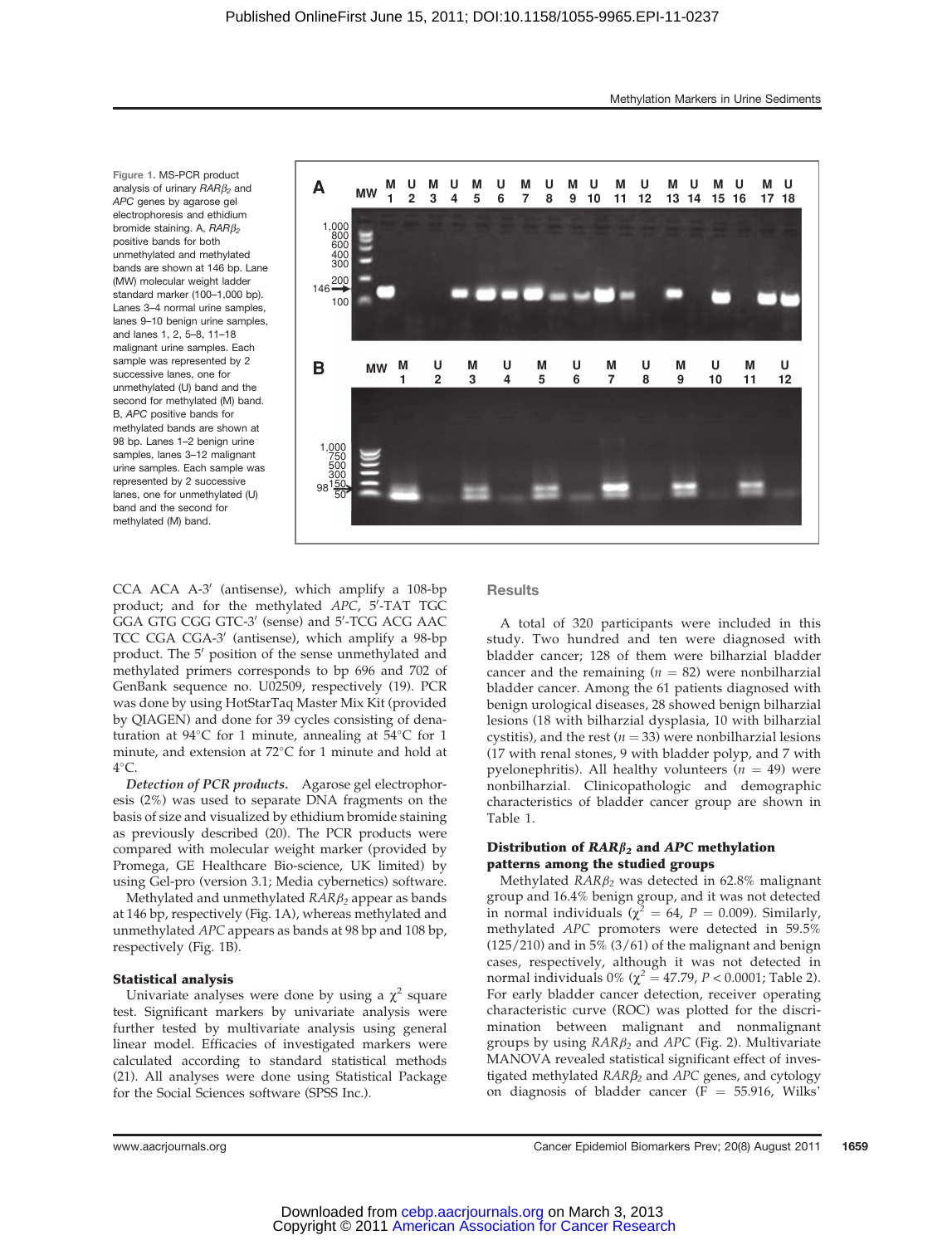# Eissa et al.

| Clinicopathologic<br>factors ( $n = 210$ ) | <b>Methylation of</b><br>urinary $RAR\beta_2$ promoter |                                  | <b>Methylation of</b><br>urinary APC promoter | <b>Positive urine</b><br>cytology ( $n = 91$ ) |                           |  |
|--------------------------------------------|--------------------------------------------------------|----------------------------------|-----------------------------------------------|------------------------------------------------|---------------------------|--|
|                                            | <b>Unmethylated</b><br>$(n = 193)$                     | <b>Methylated</b><br>$(n = 130)$ | <b>Unmethylated</b><br>$(n = 196)$            | Methylated<br>$(n = 125)$                      |                           |  |
| Age                                        |                                                        |                                  |                                               |                                                |                           |  |
| $\leq$ 52 years (n = 62)                   | 57 (92%)                                               | 30 (48.4%)                       | 52 (83.3%)                                    | 41 (66.7%)                                     | 31 (50%)                  |  |
| >52 years ( $n = 148$ )                    | 136 (91.8%)                                            | 100 (67.6%)                      | 144 (97.3%)                                   | 84 (56.8%)                                     | 60 (40.5%)                |  |
| Gender                                     |                                                        |                                  |                                               |                                                |                           |  |
| Male ( $n = 145$ )                         | 136 (93.8%)                                            | 90 (62.1%)                       | 136 (93.5%)                                   | 86 (59.6%)                                     | 67 (46.2%)                |  |
| Female ( $n = 65$ )                        | 57 (87.7%)                                             | 40 (61.5%)                       | 60 (92.3%)                                    | 39 (60%)                                       | 24 (36.9%)                |  |
| <b>Bilharziasis</b>                        |                                                        |                                  |                                               |                                                |                           |  |
| $-ve (n = 82)$                             | 79 (96.3%)                                             | 49 (59.8%)                       | 82 (100%)                                     | 55 (67.7%)                                     | 23 (28%)                  |  |
| +ve ( $n = 128$ )                          | 114 (89%)                                              | 81 (63.3%)                       | 114 (89%)                                     | 70 (54.7%)                                     | 68 (53.1%)                |  |
|                                            |                                                        |                                  |                                               |                                                | $\chi^2 = 4.4, P = 0.036$ |  |
| Smoking                                    |                                                        |                                  |                                               |                                                |                           |  |
| $-ve (n = 90)$                             | 88 (97.5%)                                             | 65 (72.2%)                       | 85 (94.4%)                                    | 40 (44.4%)                                     | 25 (27.8%)                |  |
| +ve $(n = 120)$                            | 105 (87.5%)                                            | 65 (54.2%)                       | 111 (92.5%)                                   | 85 (70.8%)                                     | 66 (55%)                  |  |
|                                            |                                                        |                                  |                                               |                                                | $\chi^2 = 6.65, P = 0.01$ |  |
| Pathologic type<br>SCC ( $n = 53$ )        | 50 (94.3%)                                             | 33 (62.3%)                       | 53 (100%)                                     | 39 (73.6%)                                     | 14 (26.4%)                |  |
| TCC ( $n = 112$ )                          | 102 (91.1%)                                            | 75 (66.9%)                       | 104 (93.6%)                                   | 63 (56.3%)                                     | 52 (46.4%)                |  |
| Adenocarcinoma ( $n = 45$ )                | 41 (91.1%)                                             | 22 (48.9%)                       | 39 (86.7%)                                    | 23 (51.1%)                                     | 25 (55.6%)                |  |
| Histologic grades                          |                                                        |                                  |                                               |                                                |                           |  |
| 1 ( $n = 43$ )                             | 39 (90.7%)                                             | 36 (83.7%)                       | 38 (88.4%)                                    | 24 (55.8%)                                     | 14 (32.6%)                |  |
| 2 ( $n = 110$ )                            | 101 (91.8%)                                            | 64 (58.2%)                       | 104 (94.5%)                                   | 65 (59.1%)                                     | 51 (46.4%)                |  |
| $3(n = 57)$                                | 53 (92.9%)                                             | 30 (52.6%)                       | 54 (94.7%)                                    | 36 (63.2%)                                     | 26 (45.6%)                |  |
| Clinical stages                            |                                                        |                                  |                                               |                                                |                           |  |
| $1(n = 77)$                                | 74 (96.1%)                                             | 54 (70%)                         | 70 (90.9%)                                    | 45 (58.4%)                                     | 41 (53.2%)                |  |
| II $(n = 67)$                              | 62 (92.5%)                                             | 35 (52.2%)                       | 63 (94%)                                      | 43 (64.2%)                                     | 29 (43.3%)                |  |
| III $(n = 30)$                             | 23 (76.6%)                                             | 16 (53.3%)                       | 30 (100%)                                     | 22 (73.3%)                                     | 7 (23.3%)                 |  |
| IV ( $n = 36$ )                            | 34 (94.4%)                                             | 25 (69.4%)                       | 33 (91.7%)                                    | 15 (41.7%)                                     | 14 (38.9%)                |  |

**Table 1.** Clinicopathologic and demographic characteristics of bladder cancer group ( $n = 210$ ) among  $inv$ estigated patterns of  $PABB<sub>z</sub>$ , APC methylation, and cytology

Lambda =  $0.456$  at  $P < 0.0001$ ), the test between subject effect revealed significant efficacy of  $RAR\beta_2$ and APC genes (F  $=$  31.9, 73.3, and 53.5, respectively, at  $P < 0.0001$ ) and superiority to cytology as diagnostic markers (F = 53.5 at  $P = 0.002$ ).

Considering bilharzial status among the enrolled patients collectively, methylation of  $RAR\beta_2$  and  $APC$ promoters were significantly higher in patients (benign vs. malignant) with bilharzial infection as compared with those with no bilharzial infection. Bilhariziasis was associating 50% (5/10) and 100% (3/3) of methylated  $RAR\beta_2$ and APC among the benign cases, and 71.2% (94/132) and 68.8% (86/125) of methylated  $RAR\beta_2$  and APC among the bladder cancer cases, respectively. Homoplasmic methylated ( $M/M$ )  $RAR\beta_2$  and  $APC$  genes were only detected in bilharzial bladder cancer. Heteroplasmic methylated  $(M/U)$  RAR $\beta_2$  and APC genes were detected in 17.9% (5/28) and in 10.7% (3/28) in bilharzial benign cases (bilharzial dysplasia and bilharzial cystitis), whereas among the bilharzial bladder cancer patients, they were detected in 64.8% (83/128) for both, respectively, as shown in Table 2.

# Correlation between APC and  $RAR\beta_2$  promoter methylation and clinicopathologic factors in bladder cancer

Methylated  $APC$  and  $RAR\beta_2$  promoters revealed no significant correlation with any of the clinicopathologic factors.

No statistical difference was detected between bilharizial bladder cancer and clinicopathologic factors apart from cytology. Methylated  $RAR\beta_2$  and APC patterns were highly expressed in bilharzial bladder cancer as compared with nonbilharzial bladder cancer, although statistical difference was not reached.

# Concordance between  $\text{RAR}\beta_{2}$ , APC methylation patterns, and urine cytology

Authors have investigated the concordance between  $APC$ ,  $RAR\beta_2$  methylation patterns, and urine cytology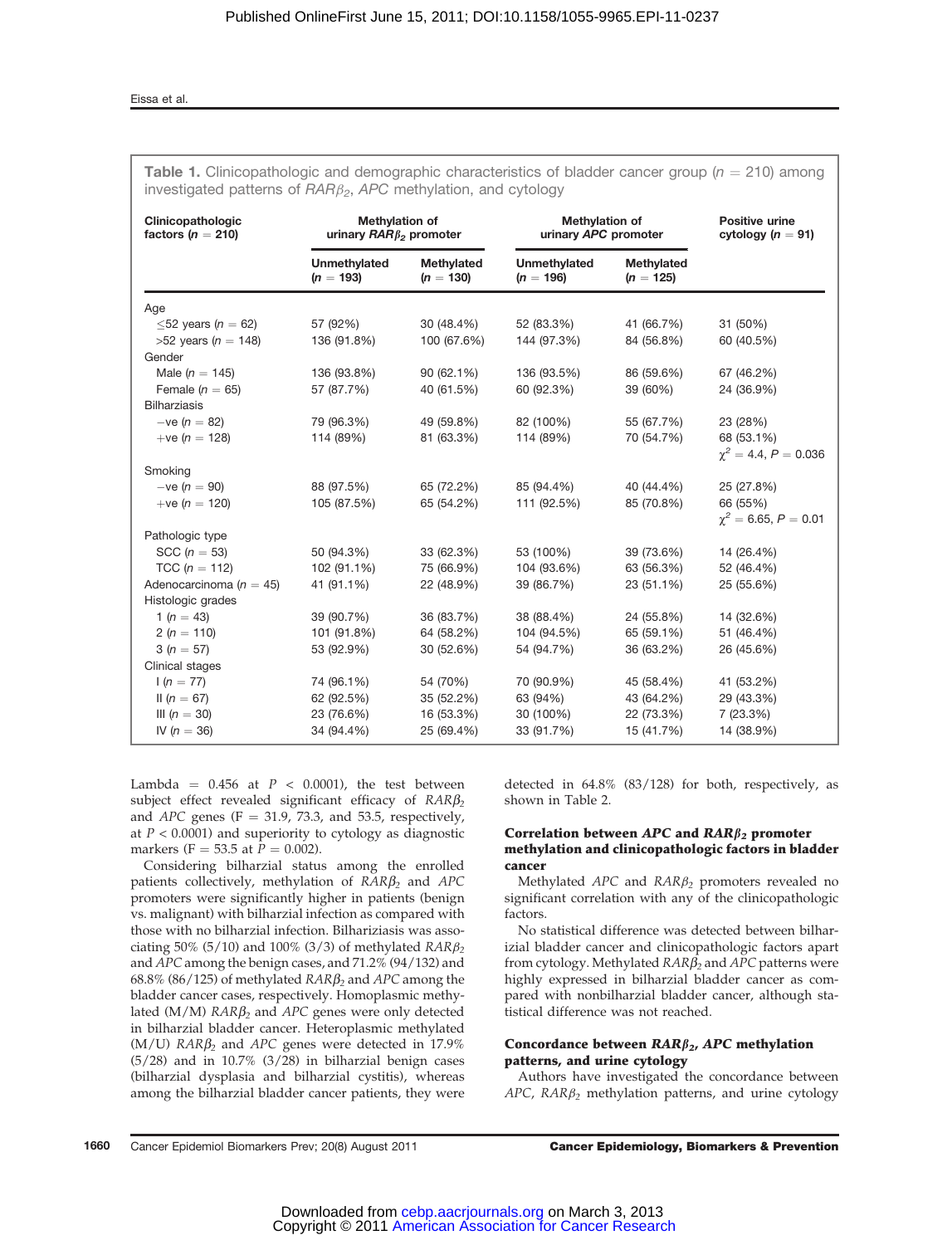| <b>Table 2.</b> $RAR\beta_2$ and APC methylation among different investigated groups |                       |              |                                                             |                         |             |                                                |                         |  |
|--------------------------------------------------------------------------------------|-----------------------|--------------|-------------------------------------------------------------|-------------------------|-------------|------------------------------------------------|-------------------------|--|
| Investigated<br>markers                                                              | Control<br>$(n = 49)$ |              | Benign $(n = 61)$                                           | Malignant ( $n = 210$ ) |             |                                                |                         |  |
|                                                                                      |                       | <b>Total</b> | <b>Total</b><br><b>Bilharzial status</b><br>of benign group |                         |             | <b>Bilharzial status of</b><br>malignant group |                         |  |
|                                                                                      |                       |              | N-Bilh.<br>$(n = 33)$                                       | Bilh.<br>$(n = 28)$     |             | N-Bilh.<br>$(n = 82)$                          | Bilh.<br>$(n = 128)$    |  |
| Methylated urinary<br>$RAR\beta_2$ (n = 142)                                         | $0(0\%)$              | 10 (16.4%)   | 5(15.2%)                                                    | 5 $(17.9\%)^a$          | 132 (62.8%) | 38 (46.3%)                                     | 94 (73.4%)<br>11 (8.6%) |  |
| Homoplasmic<br>methylation ( $n = 11$ )                                              |                       |              |                                                             |                         | 11 (5.2%)   | 38 (46.3%)                                     | 83 (64.8%)              |  |
| Heteroplasmic<br>methylation ( $n = 131$ )                                           |                       | 10 (16.4%)   | 5(15.2%)                                                    | 5 (17.9%)               | 121 (57.6%) |                                                |                         |  |
| Methylated urinary<br>APC promoter ( $n = 128$ ) <sup>b</sup>                        | $0(0\%)$              | 3(5%)        | $0(0\%)$                                                    | 3 $(10.7\%)^{\rm b}$    | 125 (59.5%) | 39 (47.6%)                                     | 86 (67.2%)              |  |
| Homoplasmic<br>methylation ( $n = 3$ )                                               |                       |              |                                                             |                         | $3(1.4\%)$  |                                                | 3(2.3%)                 |  |
| Heteroplasmic<br>methylation ( $n = 125$ )                                           |                       | 3(5%)        |                                                             | 3(10.7%)                | 122 (58.1%) | 39 (47.6%)                                     | 83 (64.8%)              |  |
| Positive urine<br>cytology ( $n = 91$ )                                              | $0(0\%)$              | $0(0\%)$     | $0(0\%)$                                                    | $0(0\%)$                | 91 (43.3%)  | 20 (24.4%)                                     | 71 (55.5%)              |  |

NOTE: Nonbilharzial (49; control, 33 benign, and 82 malignant cases), bilharzial [28 benign (bilharzial dysplasia and bilharzial cystitis) and 128 malignant cases].

Statistical significance was detected between the 3 studied groups (control, benign, and malignant) regarding  $RAR\beta_2$ , APC, and cytology ( $\chi^2$  = 64, 47.2, and 62.8, at P < 0.0001, respectively).

Significant between bilharizial benign group (bilharzial dysplasia and bilharzial cystitis) versus bilharizial malignant group: at  $\alpha\chi^2=$  19.96,  $P\leq$  0.0001, and at  $^b\chi^2=$  11.31,  $P=$  0.003. No statistical difference between bilharzial (bilharzial dysplasia, and bilharzial cystitis) and nonbilharzial benign groups and no statistical difference between bilharzial and nonbilharzial malignant groups.

among the study population ( $n = 320$ ), as shown in Table 3.

# Overall sensitivity, specificity, PPV, NPV, and accuracy of methylated  $RAR\beta_2$  and  $APC$  and urine cytology

All these statistical analyses were carried out to evaluate the efficiency of these urine markers to discriminate between malignant and nonmalignant groups (normal individuals and benign group), as shown in Table 4. The sensitivities of urinary methylated  $RAR\beta_2$  and  $APC$  were superior to urine cytology for detection of bladder cancer, nonmuscle invasive bladder cancer (early stages), low grades, bilharzial cases, and SCC. As infection (i.e., bilhariziasis) may induce promoter methylation of certain genes; authors have investigated the diagnostic efficacy of  $RAR\beta_2$  and  $APC$  among those with nonbilharzial infection. Similarly, their sentitivities were superior to urine cytology (sensitivity: 76.4%, 71.4%, and 50% for  $RAR\beta_2$  and APC and cytology, respectively). Combination between urinary methylated  $RAR\beta_2$  and  $APC$ increased their sensitivity with slight decrease in their



Figure 2. ROC curve analysis for  $RAR\beta_2$  and APC genes to discriminate between malignant and nonmalignant groups. For  $RARB<sub>2</sub>$  the sensitivity  $= 63.6\%$  and specificity  $= 90\%$ . Area under the curve (AUC; SE)  $= 0.736$ (0.034), 95% confidence limits range  $= 0.671 - 0.795$ ,  $P < 0.0001$ ) and for APC: the sensitivity = 59.3% and specificity =  $98\%$ . AUC (SE) =  $0.824$ (0.033), 95% confidence limits range  $= 0.715 - 0.847$ ,  $P < 0.0001$ ).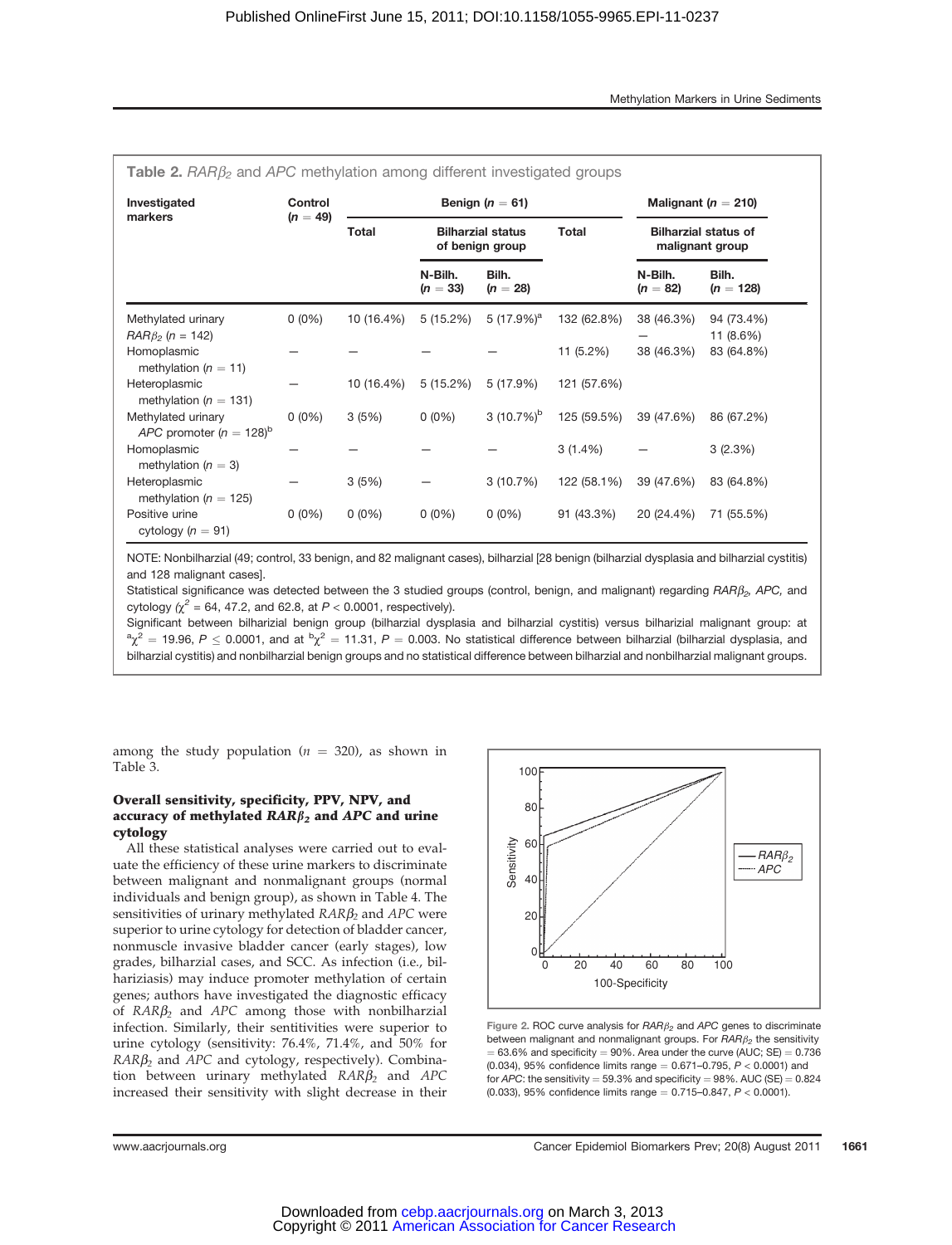# Eissa et al.

Table 3. Concordance between methylated APC and  $A A B_{\beta}$  patterns among all investigated groups  $(n = 320)$ 

| Urine markers                   | <b>Methylated urinary</b><br>$RAR\beta_2$ promoter |                           | Urine cytology                 |                               |  |
|---------------------------------|----------------------------------------------------|---------------------------|--------------------------------|-------------------------------|--|
|                                 | Unmethylated<br>$(n = 178)$                        | Methylated<br>$(n = 142)$ | <b>Negative</b><br>$(n = 229)$ | <b>Positive</b><br>$(n = 91)$ |  |
| Methylated urinary APC promoter |                                                    |                           |                                |                               |  |
| Unmethylated ( $n = 192$ )      | 119                                                | 73                        | 157                            | 35                            |  |
| Methylated ( $n = 128$ )        | 59                                                 | 69                        | 72                             | 56                            |  |
|                                 | $\gamma^2 = 5.51, P = 0.019$                       |                           | $\chi^2 = 14.5, P < 0.0001$    |                               |  |
| Urine cytology                  |                                                    |                           |                                |                               |  |
| Negative $(n = 229)$            | 154                                                | 75                        |                                |                               |  |
| Positive ( $n = 91$ )           | 23                                                 | 67                        |                                |                               |  |
|                                 | $\gamma^2 = 19.01, P < 0.0001$                     |                           |                                |                               |  |

specificity except for bilharzial association, where the sensitivity increased with absolute specificity.

# **Discussion**

Previous studies suggested that DNA methylation in urine could be useful diagnostic tests but were limited by bladder cancer type (e.g., no bilharzial bladder cancer), and inappropriate controls (e.g., no benign urological group). In this study, authors have investigated 2 DNA methylation biomarkers  $RAR\beta_2$ and APC (13), using MSP PCR (12), which can distinguish cytosine from methylated cytosine residues and can detect as few as 1 to 10 tumor cells among  $10^4$ normal cells in clinical samples, including the urine sediments (22).

Table 4. Combined sensitivity and specificity for investigated parameters in detection of bladder cancer, especially superficial, low-grade, bilharzial bladder cancer, and SCC

| <b>Investigated parameters</b>                                                                                     | <b>Bladder</b><br>Cancer |                         |                         | Non-muscle<br>invasion<br><i>(superficial</i><br>bladder<br>cancer) | Low grade<br><b>Bladder</b><br>cancer |                         | <b>Bilharzial</b><br><b>Bladder</b><br>cancer |                | <b>SCC</b>     |             |
|--------------------------------------------------------------------------------------------------------------------|--------------------------|-------------------------|-------------------------|---------------------------------------------------------------------|---------------------------------------|-------------------------|-----------------------------------------------|----------------|----------------|-------------|
|                                                                                                                    | Sens.<br>$\frac{0}{0}$   | Spec.,<br>$\frac{0}{0}$ | Sens.,<br>$\frac{0}{0}$ | Spec.,<br>$\%$                                                      | Sens.,<br>$\%$                        | Spec.,<br>$\frac{0}{0}$ | Sens.,<br>$\frac{0}{0}$                       | Spec.,<br>$\%$ | Sens.,<br>$\%$ | Spec.,<br>% |
| Urine cytology                                                                                                     | 43.3                     | 100                     | 48.9                    | 100                                                                 | 45.3                                  | 100                     | 36.8                                          | 100            | 26.3           | 100         |
| Urinary $RAR\beta_2$ promoter<br>hypermethylation                                                                  | 62.8                     | 87.9                    | 60.9                    | 87.9                                                                | 64                                    | 87.9                    | 50.9                                          | 87.9           | 62.3           | 87.9        |
| Urinary APC promoter<br>hypermethylation                                                                           | 59.5                     | 98                      | 62.6                    | 98                                                                  | 58.8                                  | 98                      | 50.6                                          | 98             | 73.6           | 98          |
| Urine cytology $+$ Urinary<br>$RAR\beta_2$ promoter<br>hypermethylation                                            | 79.1                     | 89.4                    | 80.4                    | 89.4                                                                | 81.4                                  | 89.4                    | 66                                            | 89.4           | 78.9           | 89.4        |
| Urine $cytology + Urinary$<br>APC promoter<br>hypermethylation                                                     | 75.5                     | 98                      | 80.4                    | 98                                                                  | 74.4                                  | 98                      | 66.3                                          | 98             | 73.7           | 98          |
| Urinary $RAR\beta_2$ promoter<br>hypermethylation $+$ Urinary<br>APC promoter hypermethylation                     | 87.3                     | 97.6                    | 88                      | 97.6                                                                | 87.2                                  | 97.6                    | 77.5                                          | 97.6           | 89.5           | 97.6        |
| Urine cytology + Urinary $RAR\beta_2$<br>promoter hypermethylation $+$<br>Urinary APC promoter<br>hypermethylation | 91.8                     | 97.6                    | 93.5                    | 97.6                                                                | 91.9                                  | 97.6                    | 80.9                                          | 97.6           | 89.5           | 97.6        |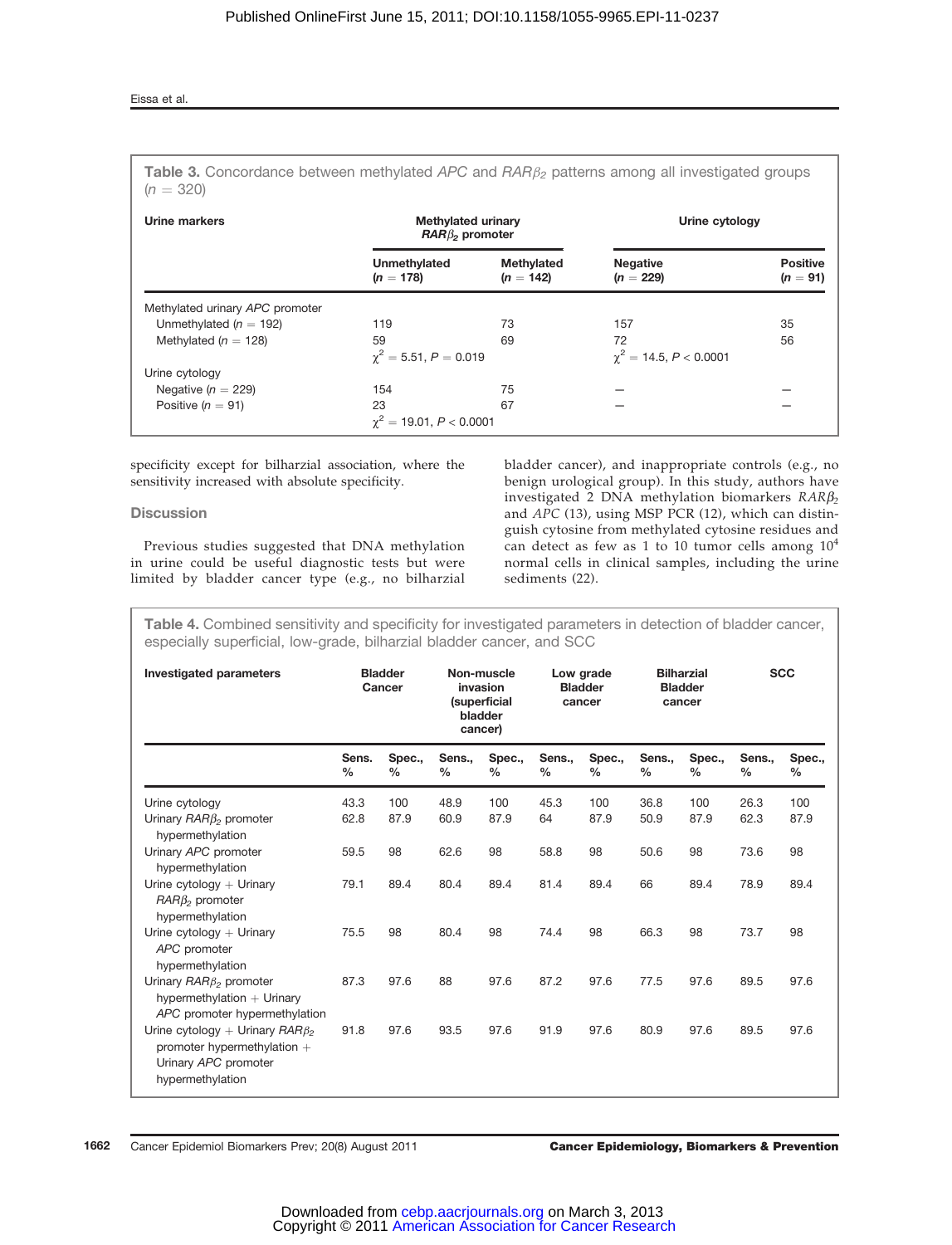Our results revealed significant urinary APC and  $RAR\beta_2$  promoter hypermethylation in malignant group as compared with benign and healthy normal groups confirming previous reports (13, 23). The DNA hypermethylation of both genes was neither stage nor grade dependent, indicating that their usefulness is not limited to high-grade or high-stage tumors. DNA methylation of APC and  $RAR\beta_2$  improves the sensitivity of urine cytology to 93.5%, 91.9%, and 80.9% in detecting superficial bladder cancer (nonmuscle invasive bladder cancer), low-grade tumors, and bilharzial associated bladder cancer, respectively.

Among all groups of this study, there was a positive correlation between smoking and bilharziasis ( $P < 0.01$ ), which are well-known risk factors of bladder cancer (24). Meanwhile, there was no difference between bilharzial bladder cancer and nonbilharzial bladder cancer as regard to clinicopathologic criteria (25).

Studies proved that there is epigenetic disparity between nations. A unique profile of both environmental and genetic factors in every nation may contribute to such a geographically distinct methylation pattern. For this reason, it was important to investigate gene methylation in bilharzial bladder cancer.

To the best of our knowledge, this study is the first to investigate urinary  $RAR\beta_2$  and  $APC$  methylation patterns in bilharzial bladder patients in comparison with nonbilharzial cases. There was a significant difference between bilharzial benign cases (bilharzial dysplasia and bilharzial cystitis), and bilharzial malignant cases regarding methylated  $RAR\beta_2$  and  $APC$ ; Table 2. Interestingly, when considering bilhariziasis among benign patients (bilharzial dysplasia and bilharzial cystitis), half of them showed methylated  $RAR\beta_2$ , whereas all of the benign patients with methylated APC suffered from bilhariziais. Moreover, homoplasmic methylation pattern for both  $RAR\beta_2$  and APC was only found in bilharzial bladder cancer, indicating that bilharzial infestation might play a role in the aberrant hypermethylation underlying carcinogenesis. Thus, these findings can add to the diagnostic value of methylated  $RAR\beta_2$  and APC in early detection of bladder cancer.

Concordance between methylated  $RAR\beta_2$  and  $APC$  as well as urine cytology was investigated (Table 3). A significant difference between them indicates that these 3 urine markers were independent and their combinations will improve their sensitivities in detecting bladder cancer.

When a urine molecular marker is used for diagnostic work-up of bladder cancer, it should have a high sensitivity (26). Accordingly, urinary methylated  $RAR\beta_2$  and APC are significantly superior to urine cytology (Table 4). Methylated urinary  $RAR\beta_2$  and APC were detected in 37 cases (31.1%) and 35 cases (29.4%), respectively, with negative urine cytology ( $n = 119$ ), signifying their values in the early diagnosis of bladder cancer. Thus, combination of  $RAR\beta_2$  or  $APC$  methylation with urine cytology improved the sensitivity of urine cytology. Moreover, the sensitivity of urine cytology was the highest when combined with methylated  $RAR\beta_2$  and  $APC$  altogether in bilharzial and nonbilharzial cases (Table 4).

Thus, the detection of methylated  $RAR\beta_2$  and  $APC$  by MSP in urine sediment DNA is a powerful noninvasive approach for the detection of bilharzial and nonbilharzial bladder cancer over urine cytology. However, further multicentric studies will be required to define the impact of these molecular markers on early detection and disease monitoring before clinical application, also, longitudinal follow-up of bilharzial cases is needed to understand the association of methylation of candidate genes in cancer development.

#### Disclosure of Potential Conflicts of Interest

No potential conflicts of interest were disclosed.

# Grant Support

This work was supported by the Egyptian Academy of Research and Technology, the Technical development and Scientific Sector, and the Science and Technology Center, Project 21/2.

The costs of publication of this article were defrayed in part by the payment of page charges. This article must therefore be hereby marked advertisement in accordance with 18 U.S.C. Section 1734 solely to indicate this fact.

Received March 15, 2011; revised May 12, 2011; accepted May 25, 2011; published OnlineFirst June 15, 2011.

- 6. Eissa S, Salem AM, Zohny SF, Hegazy MG .The diagnostic efficacy of urinary TGF-beta1 and VEGF in bladder cancer: comparison with voided urine cytology. Cancer Biomarker 2007;3:275–80.
- 7. Eissa S, Zohny SF, Swellam M, Mahmoud MH, El-Zayat TM, Salem AM. Comparison of CD44 and cytokeratin 20 mRNA in voided urine samples as diagnostic tools for bladder cancer. Clin Biochem 2008;41:1335–41.
- 8. Eissa S, Swellam M, Labib RA, El-Zayat T, El Ahmady O. A panel of angiogenic factors for early bladder cancer detection: enzyme immunoassay and Western blot. J Urol 2009;181; 1353–60.
- 9. Eissa S, Zohny SF, Zekri AR, El-Zayat TM, Maher AM. Diagnostic value of fibronectin and mutant p53 in the urine of patients with bladder cancer: impact on clinicopathological features and disease recurrence. Med Oncol 2010;27:1286–91.

**References** 

<sup>1.</sup> Gutiérrez M, Siraj A, Khaled H, Koon N, El-Rifai W, Bhatia K. CpG island methylation in Schistosoma- and non-Schistosoma-associated bladder cancer. Mod Pathol 2004;17:1268–74.

<sup>2.</sup> National Cancer Institute registry. The national cancer registry newsletter, Ministry of Health and Population, Egypt. 2002.

<sup>3.</sup> Kitamura H, Tsukamoto T. Early bladder cancer: concept, diagnosis, and management. Int J Clin Oncol 2006;11:28–37.

<sup>4.</sup> Eissa S, Swellam M, Labib RA, Mansour A, El-Malt O, Tash FM. Detection of telomerase in urine by three methods: evaluation of diagnostic accuracy of bladder cancer. J Urol 2007;178: 1068–72.

<sup>5.</sup> Eissa S, Labib RA, Swellam M, Bassiony M, Tash FM, Al-Zayat TM. Noninvasive diagnosis of bladder cancer by detection of matrix metalloproteinases (MMP-2 and MMP-9) and their inhibitor (TIMP-2) in urine. Eur Urol 2007;52:1388–97.